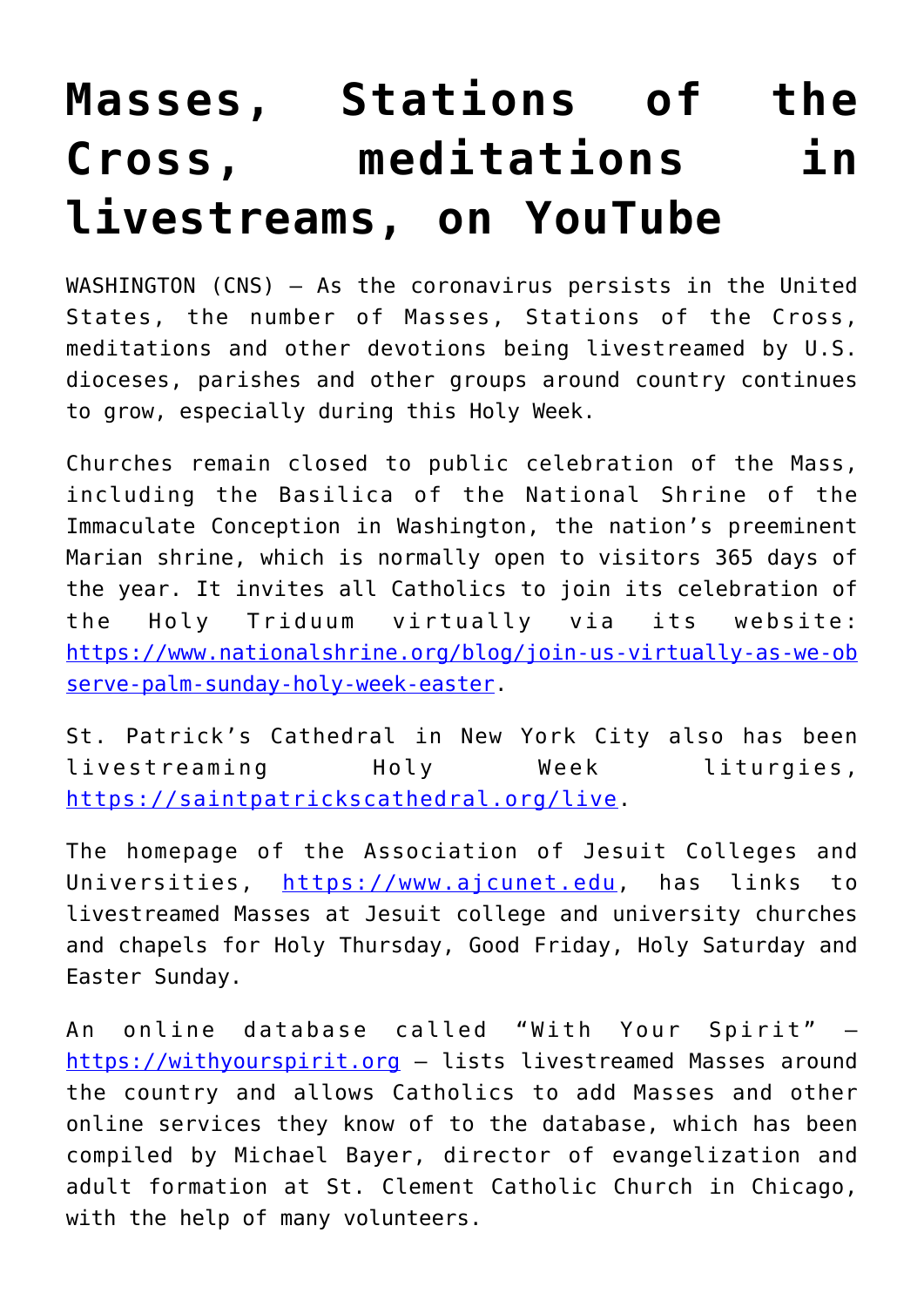Here is a sampling of Masses, Stations of the Cross, meditations and other devotions being livestreamed by dioceses and other groups around country:

Eastern Time Zone

Diocese of Portland, Maine: <https://portlanddiocese.org/live-streamed-masses>

Archdiocese of Boston's CatholicTV Network has daily Mass in English and Spanish (Viewers can watch at any time): <https://www.watchthemass.com>

Diocese of Brooklyn, New York, offers Mass in seven languages, both live and recorded: <https://dioceseofbrooklyn.org/masses>

Ukrainian Catholic Diocese of Stamford, Connecticut: <http://www.stamforddio.org>

Byzantine Catholic Archeparchy of Pittsburgh Divine Liturgies: <https://www.archpitt.org/divine-liturgies-online>

Daily Mass in Armenian rite:<http://www.telepacearmenia.it>

Archdiocese of Cincinnati, Mass in English and Spanish: <http://www.catholiccincinnati.org>

Basilica of the National Shrine of the Immaculate Conception in Washington:<https://www.nationalshrine.org/mass>

St. Augustine's, Mother Church of African American Catholics in Washington: <https://saintaugustine-dc.org/live-streamed-mass>

Diocese of Raleigh, North Carolina, resources: <https://dioceseofraleigh.org/news/online-spiritual-resources>

Diocese of Orlando, Florida: <https://www.facebook.com/orlandodiocese>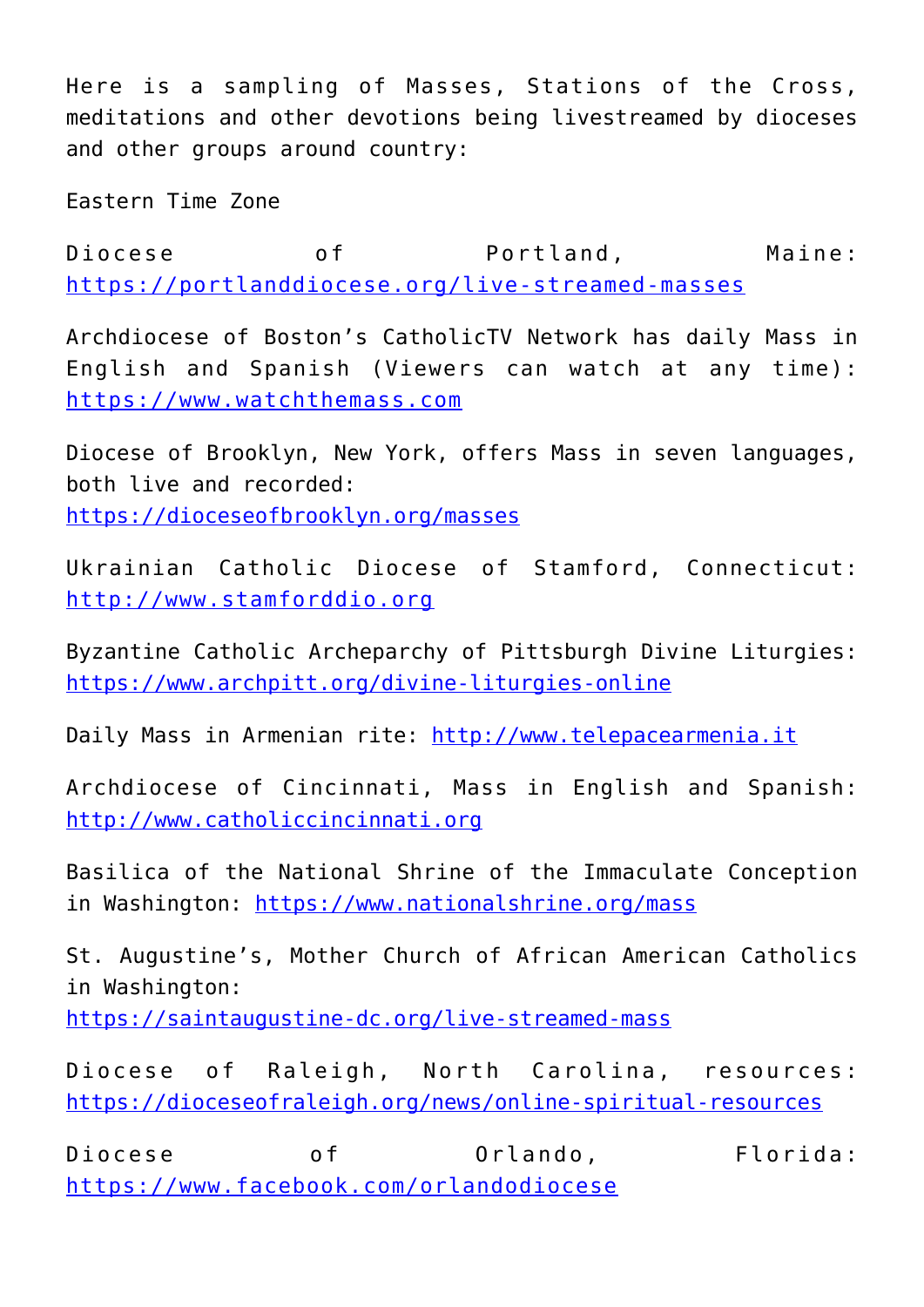Archdiocese of Miami online Masses in four languages: English:<https://www.facebook.com/BasilicaSMSS> Spanish: <https://www.facebook.com/icchialeah> Creole: 9 a.m. Sunday: <https://www.facebook.com/LiveSaintClement>

Archdiocese of Detroit: <https://livestream.com/accounts/19963606/events/9038662>

Chaldean Diocese of St. Thomas the Apostle, Southfield, Michigan: Live streaming Sunday Masses: [www.chaldeanchurch.org/live.](http://www.chaldeanchurch.org/live) Live streaming daily Masses on our Facebook and YouTube channels. [YouTube.com/chaldeandiocese](http://YouTube.com/chaldeandiocese)

Central Time Zone

Archdiocese of Milwaukee: [https://www.youtube.com/channel/UCrw\\_JySXFU94eYPgE\\_ILokQ](https://www.youtube.com/channel/UCrw_JySXFU94eYPgE_ILokQ)

St. John's Abbey, livestream daily 5 p.m.; Saturday: 10:30 a.m.; Sunday 11:30 a.m.: <https://saintjohnsabbey.org/live>

Archdiocese of Chicago Sunday Masses in English, Spanish and Polish (anytime)

<https://radiotv.archchicago.org/television/broadcast-masses>

Archdiocese of Dubuque, Iowa, Mass in English, Spanish, also rosary

<https://dbqarch.org/live-broadcasts>

Archdiocese of St. Louis: <https://www.archstl.org/live-streamed-and-televised-masses>

Diocese of Houma-Thibodaux, Louisiana: <https://www.htdiocese.org/coronavirus-masses>

Archdiocese of Galveston-Houston, English and Spanish: <https://www.archgh.org/onlinemass> Mass in Vietnamese:<https://lavangchurch.org>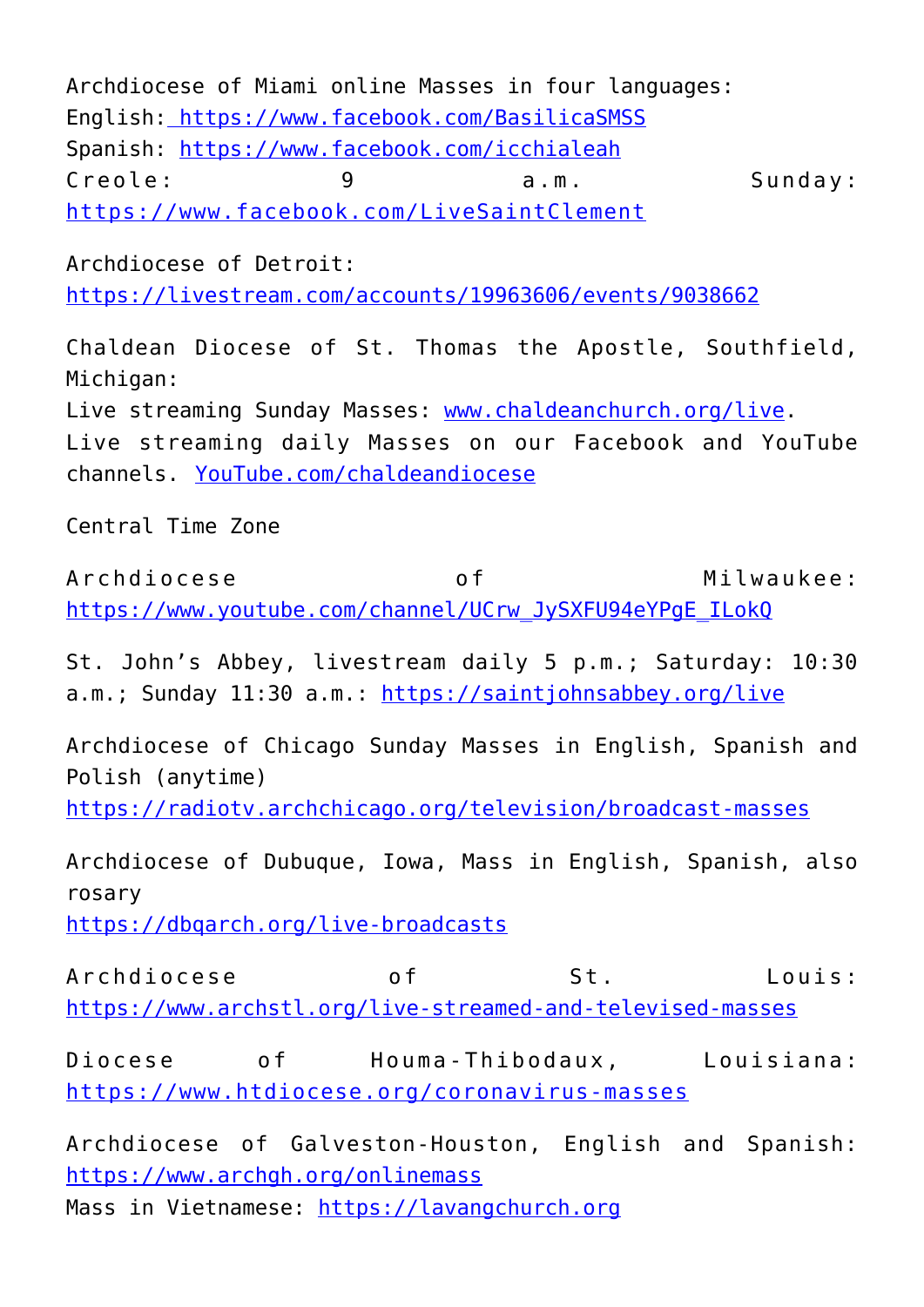Diocese of Dallas, live and recorded, English and Spanish: <https://www.cathdal.org/covid19-resources>

Mountain Time Zone

Diocese of Cheyenne, Wyoming, Mass in English and Spanish, <http://dioceseofcheyenne.org/covid19/>

Archdiocese of Denver: <https://archden.org/coronavirus/locallivestream>

Diocese of Salt Lake City:<https://www.dioslc.org>

Diocese of Phoenix:<https://dphx.org/stayhealthy/tvmass>

Pacific Time Zone

Archdiocese of Portland, Oregon, Sunday Mass 11 a.m.: <https://www.facebook.com/archdpdx>

Archdiocese of Seattle, daily Mass 8:30 a.m.: <https://vimeo.com/archdioceseofseattle>

Archdiocese of San Francisco: <https://www.sfarchdiocese.org/livestreams>

Archdiocese of Los Angeles, 7 a.m. Spanish; 10 a.m. English: <https://lacatholics.org/mass-for-the-homebound>

Diocese of San Diego Diocese, English, Spanish, Vietnamese: [https://www.sdcatholic.org/find-a-parish/on-line-sunday-mass/#](https://www.sdcatholic.org/find-a-parish/on-line-sunday-mass/#english_mass) english mass

Alaska Time Zone

Diocese of Fairbanks, English and Spanish: <http://dioceseoffairbanks.org/joomla/index.php/online-mass>

Hawaii Time Zone

Diocese of Honolulu:<https://hawaiicatholictv.com>